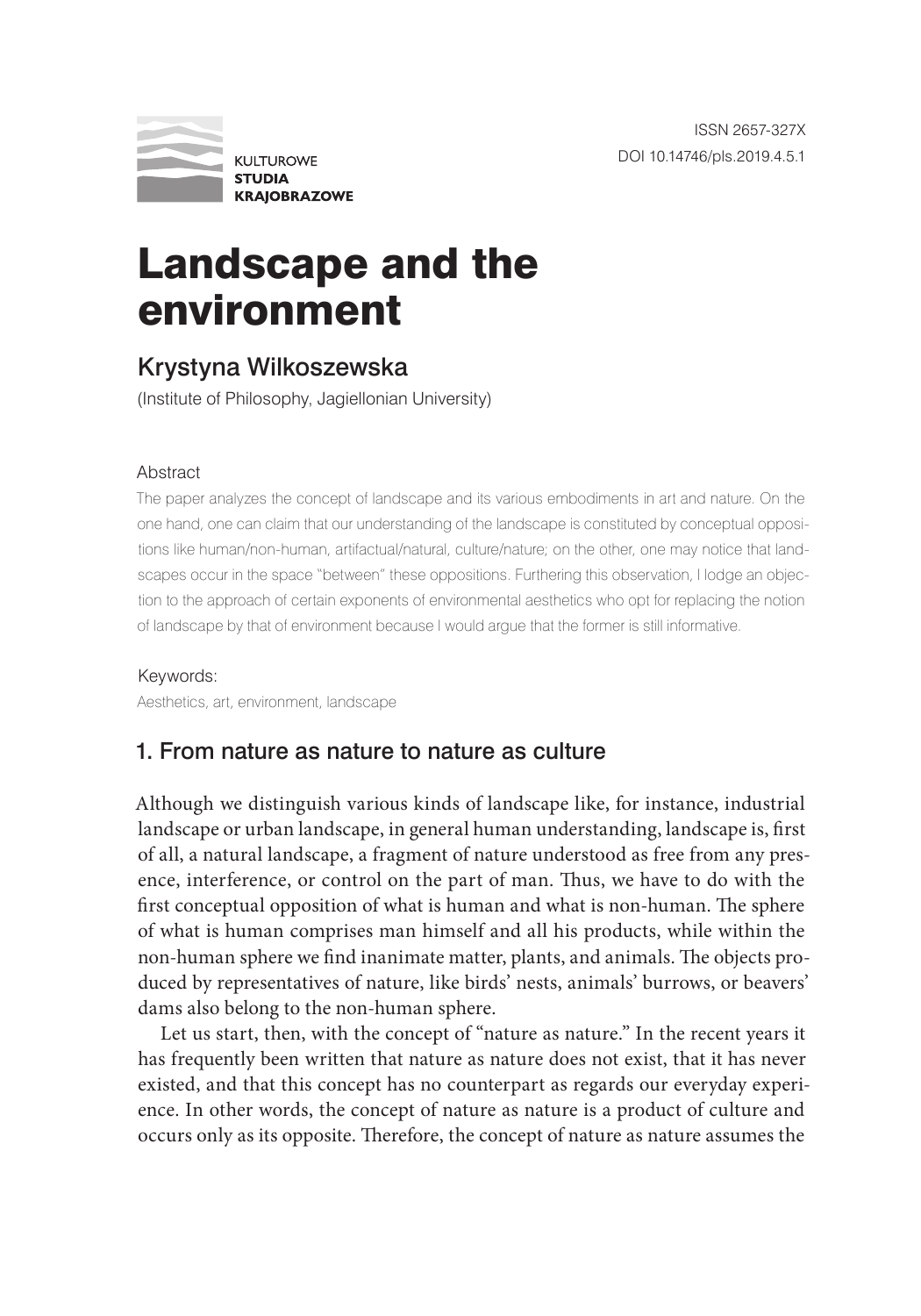existence of culture. It can be said that nature as nature is the product of a mind that is used to thinking in the categories of opposition.

So, nature as nature exists rather in our minds, in our imagination, and it is usually highly appreciated. The concepts that are the closest to it include wilderness, innocence, and purity—emphasizing the state of being immaculate, uncultivated, untouched by man. And although the word wilderness originated from the word "wild," which is associated with an uncomfortable sense of danger, in modern times it is its positive aspect that is recognized first and foremost; the untouched quality and innocence of nature as nature is emphasized. Undoubtedly, we need this concept since, having no counterpart in the actual world, it satisfies our vital need: the longing for something primal and intact. This need is so strong that the natural landscape is for us a part of nature as nature, which we long for to such an extent that—eagerly accepting the illusion—we ignore the traces of human activity that are present in the landscape.

As has been said, we humans don't have a firm and direct grasp on nature as nature. If we wanted to find it, we would be seeking it in vain in a landscape painting, where the presented landscapes almost always include elements of human activity. I would like to illustrate this with a few pictures, starting with the painting *The Clouds* by John Constable. This picture seems to represent nature as nature—even more so given that it concerns a part of the world that is hardly attainable for man. Obviously, we have to do with a painter's work, and, as we know, even in mimetic art the artists have an unlimited potential for creating the shapes of the reality they represent. In this case, however, art historians who study the series of Constable's drawings of clouds almost univocally emphasize that in this painting the artist consciously restricted his invention, and his intention was not to create a subjective image but rather to represent a view of clouds. The word "view" assumes here its fundamental meaning.

We can agree that in the image of the clouds themselves we do not find human presence; nevertheless, it can be found beyond the picture: that of the viewer (both the artist and the recipient) without whom those clouds would not be a view, and therefore they would not constitute a landscape either. The concept of a landscape includes the viewer. The landscape is not a self-contained entity; it exists with reference to that viewer. This is true for both painted landscapes and actual ones. It is important to emphasize that the viewer, constituting a condition of the landscape, is never within it; he is always without, at some distance. The landscape is given for the eye, and the eye belongs to our sense of distance. Thus, we view an actual landscape in a way similar to that in which we view a painted one.

The eye does not modify the landscape and yet the landscape exists only in so far as it is given to the eye. This is why even in the case of a cloudy sky, the presence of a viewer implies that we are not being presented with nature as nature. The human pervades the non-human; we are in the human world, in the anthroposphere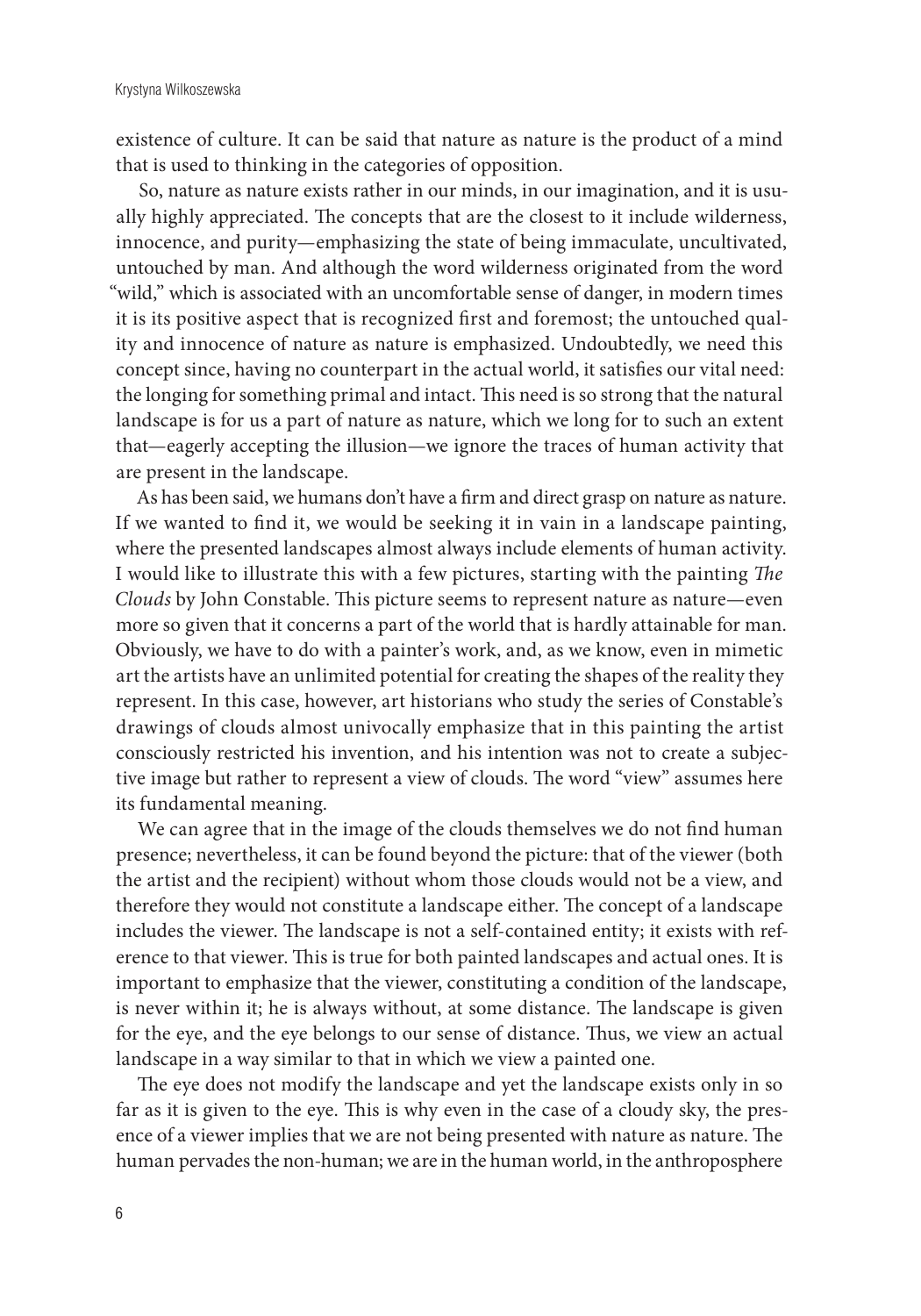in which there is no room for the opposition of culture and nature in the strong sense, and nature as nature proves to be merely a projection of an ideal paradise as the primordial state with an air of nostalgia.

If we agree that nature as nature exists only as a notion, the landscapes that are called natural are, in fact, artifactual. We commonly encounter situations in which human artifacts produced for various reasons fill the world. So, now we shall replace the opposition of human/non-human with another one: artificial/natural. The constant process of filling the world with artifacts and of introducing them into the sphere described as nature (that which has been given) assumes different dimensions: from a simple addition of products, as it were, placing them in the surroundings, to the forms of advanced reshaping of that which is natural. Here I have in mind actions like marking out and maintaining mountain paths and trails, constructing power lines and networks, cable-cars, and buildings, cutting down trees or their branches, regulating rivers, creating gardens and parks, and, finally, intentionally reshaping whole landscapes. In the opposition of artificial/natural, whatever is natural is still highly appreciated while the artificial, especially if it refers to the so-called ordinary artifacts produced to satisfy practical needs, is treated with much less fondness.

As regards landscape painting, there are numerous pictures in which artifactual elements and natural ones are intertwined and merged, constituting a complex whole. The relations between artifacts and nature in landscape space are either specifically balanced or one of the factors dominates. In Constable's *A Mill at Gallingham in Dorset* we are presented with a balance. Moreover, while Gustave Eiffel's viaduct is perceived as a distinct intervention in the natural landscape, the old water mill that now belongs to the past assumes a value closer to that which we ascribe to nature itself and is treated with sentiment. In the case of Eiffel's work, we sense a strong contrast between nature and technology; in Constable's painting, the water mill, powered by an element of nature, remains in harmony with it. On the other hand, in another painting of the English landscapist, *Dedham Lock and Mill*, human artifacts present in the picture are clearly dominant, pushing nature—water, grass, and animals—to the margin; it is only the two larger trees on the right hand side that attract the viewer's attention.

So far, I have tried to show artifactual landscapes devoid of human figures. It is not easy to find such pictures among landscapes—artifacts are usually accompanied by people.

Humans are included in the landscape just like artifacts. They form a part of it doing their jobs or relaxing. We can easily say that for them the landscape does not exist; they do not notice it since they are preoccupied with their activities. A landscape, no matter whether is it painted or real, exists in the eyes of the viewer, for the observer who is beyond the landscape, being neither its participant nor its part.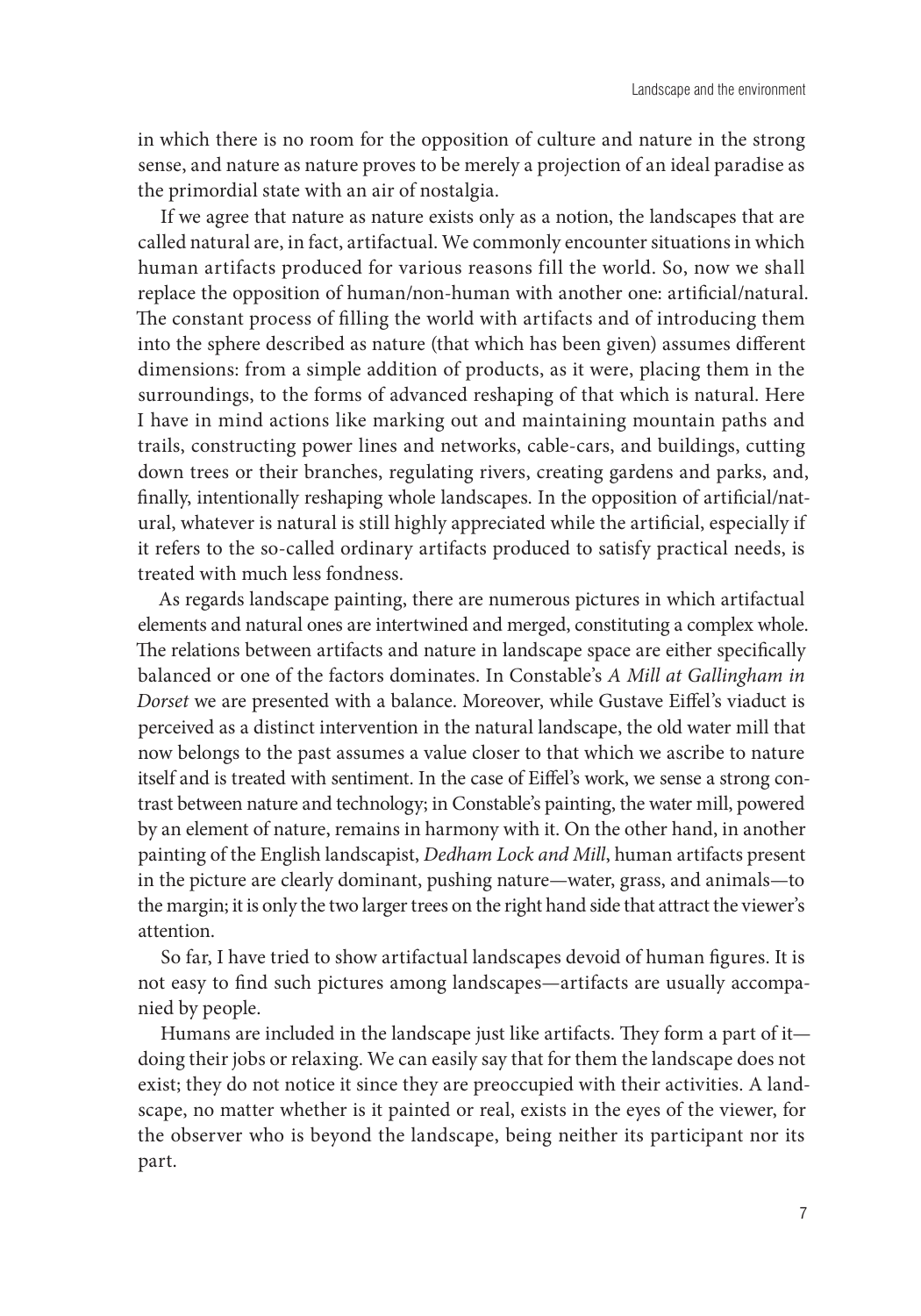The landscape comprising elements of nature, artifacts, and people busy with various forms of activity is the landscape we encounter in our experiences. It should be noted that many objects produced by men assume meanings that go far beyond their practical function. They assume symbolic, religious, historical, aesthetic, or social dimensions, and the nature accompanying them, included in the new connotational field, is "nature as culture." The landscape becomes a cultural landscape in which the opposition of culture/nature finds itself groundless.

I introduced the ideas of the natural landscape, the artifactual landscape, and the cultural landscape emphasizing the different grades of human presence in each of them. I also tried to prove that the basis of our understanding of the landscape is constituted by conceptual oppositions like human/non-human, artifactual/natural, culture/nature. However, landscapes occur rather in the space "between" these oppositions.

The oak tree called Bartek is the largest and one of the oldest trees found in Poland. It is now 30 m tall; it has a trunk with a girth of 9.85 m as well as a crown that spreads about 40 m. It is hard to say how old the tree is: scientists claim it is about 650 years old while tradition suggests it is 1200 years old. The hollow fragments of its trunk have been filled with concrete; its branches have received telescopic supports, and a lightning protection system has been installed. Despite the rot infested trunk, Bartek is still a living tree. It can be situated in the space "between" nature and culture.

In order to say goodbye to the 19th century and welcome the 20th, some Christian countries initiated special initiatives. Among others, in 1901 in Poland, a huge cross— 15 m tall and 5.5 m wide—was constructed on top of Mt. Giewont (1875 m). Seen from afar, it is not particularly large, especially as compared to the huge mountain massif. However, it dominates due to its religious, symbolic meaning. In the landscape, the artifactual element and nature seem to belong to two totally independent orders. And yet, they interact—the cross attracts thunderbolts which, during the past 110 years, have significantly weakened its structure.

#### 2. Landscape and senses

I have already stated that the landscape is given for the eye. Dictionaries define landscape as an expanse of scenery that can be seen in a single view or an extensive area of land regarded as being visually distinct. This is why landscape painting has come into being; painting is an art for viewing, and that is why we look at real landscapes in the way we have learnt while dealing with paintings. And although the landscape is sensually rich, the contribution of the remaining senses in perception is significantly diminished by the dominance of vision. That is doubly so given that the distance involved in the concept of visual perception grows enormously in the case of a landscape, for it encompasses an extensive view. Obviously,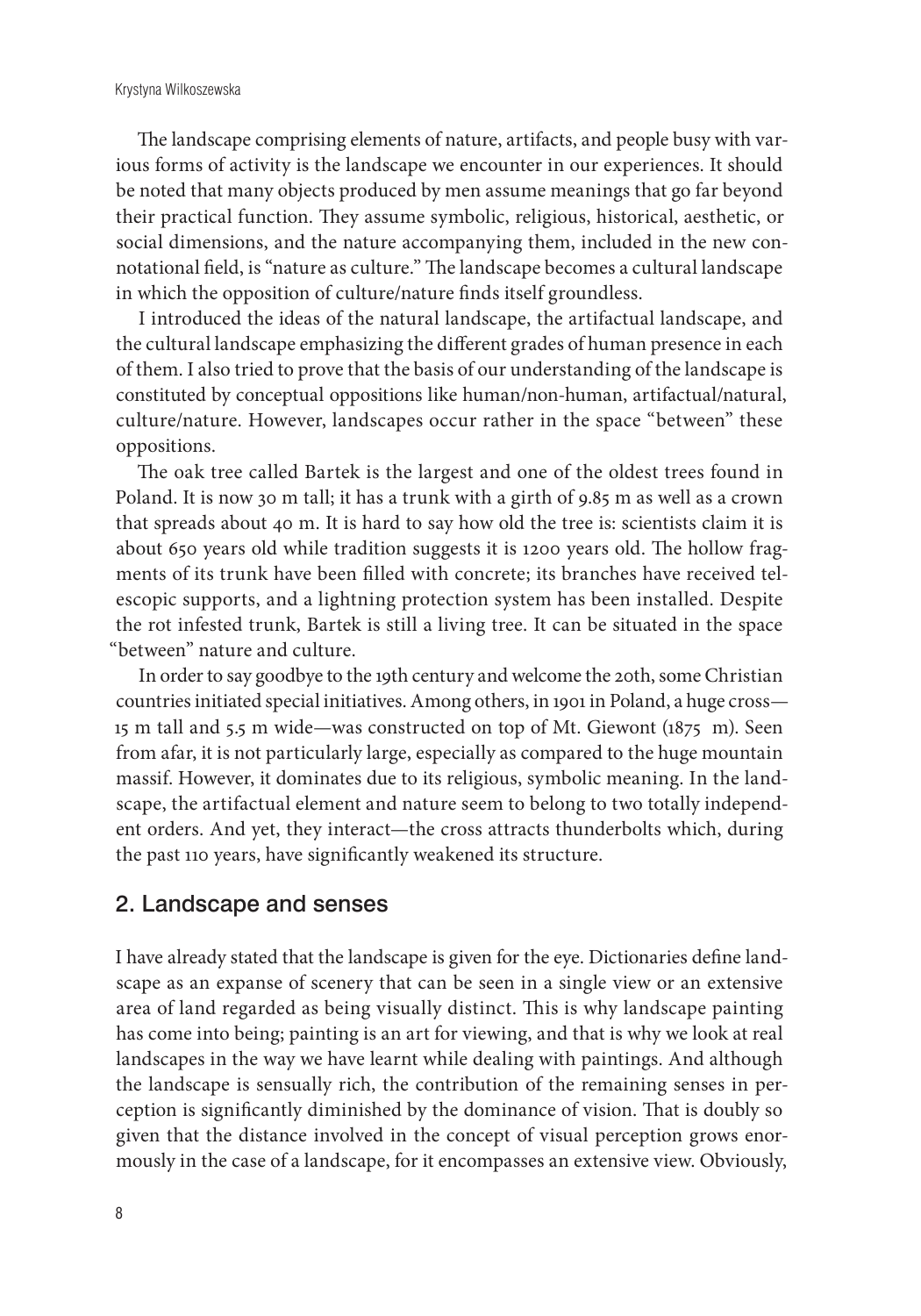in this situation the "contact" senses, which require closeness, cannot be fully engaged.

Activation of the contact senses requires participation. Yet, is it possible to participate in a landscape? We have seen people represented in the landscapes by John Constable, who undoubtedly receive a whole range of sense perceptions, particularly tactile ones, but, at the same time, their sight is limited to a very small area. They do not see the landscape. It seems that for the participant of a landscape, the landscape disappears—being replaced by the environment. Here we can indicate swimming as an example of man's utmost submergence into the environment. This example allows us to realize that the landscape of a river, a lake, or a sea shore is given only to the person who is looking at it from afar. If he decides to take a plunge, that is, to destroy the distance, we can no longer speak of a landscape; rather, we are then dealing with environmental relations based on closeness. It is as if our senses of distance and those of contact cannot cooperate in harmony at their full capacity: when the eye dominates, the sense of touch is inhibited, and when touch takes over, the range of sight is reduced to the touched area.

Is, therefore, the landscape totally a product of visual culture, and does it exist only when it is watched? It might seem that the doubts which have been raised here will disappear when we use an urban landscape as an example. Obviously, we can watch a city from a distant hill or the highest floor of a skyscraper. However, when we speak of the urban landscape, we have in mind not its view from afar, but rather the network of its characteristic interrelations inasmuch as they are different from the suburban or farmland networks. In the former case, we really watch the landscape, remaining beyond it. In the latter case, we are included in the network of urban interrelations. Should we, therefore, speak of a landscape or rather of a city environment? Both of these words—landscape and environment—have something in common: they signify people's surroundings. For this reason, fairly inconspicuously, they overlap and have started being used interchangeably as synonyms. This, however, means that they lose their specific meaning. In the case of a landscape the surroundings are watched from a distance, while in the case of the environment the surroundings include the watcher themselves—they are so close that interaction is unavoidable.

### 3. Aesthetic character of the landscape

The aesthetic element seems to be essential for the landscape—we admire its beauty. Observing a landscape like a painting is completely situated in modern aesthetics, based on the autonomy of the object and disinterestedness of perception as the conditions of experiencing beauty. When we pass from the concept of landscape to the concept of environment, from the viewer to the participant, the aesthetic quality—though still important—assumes another meaning, closer to its etymology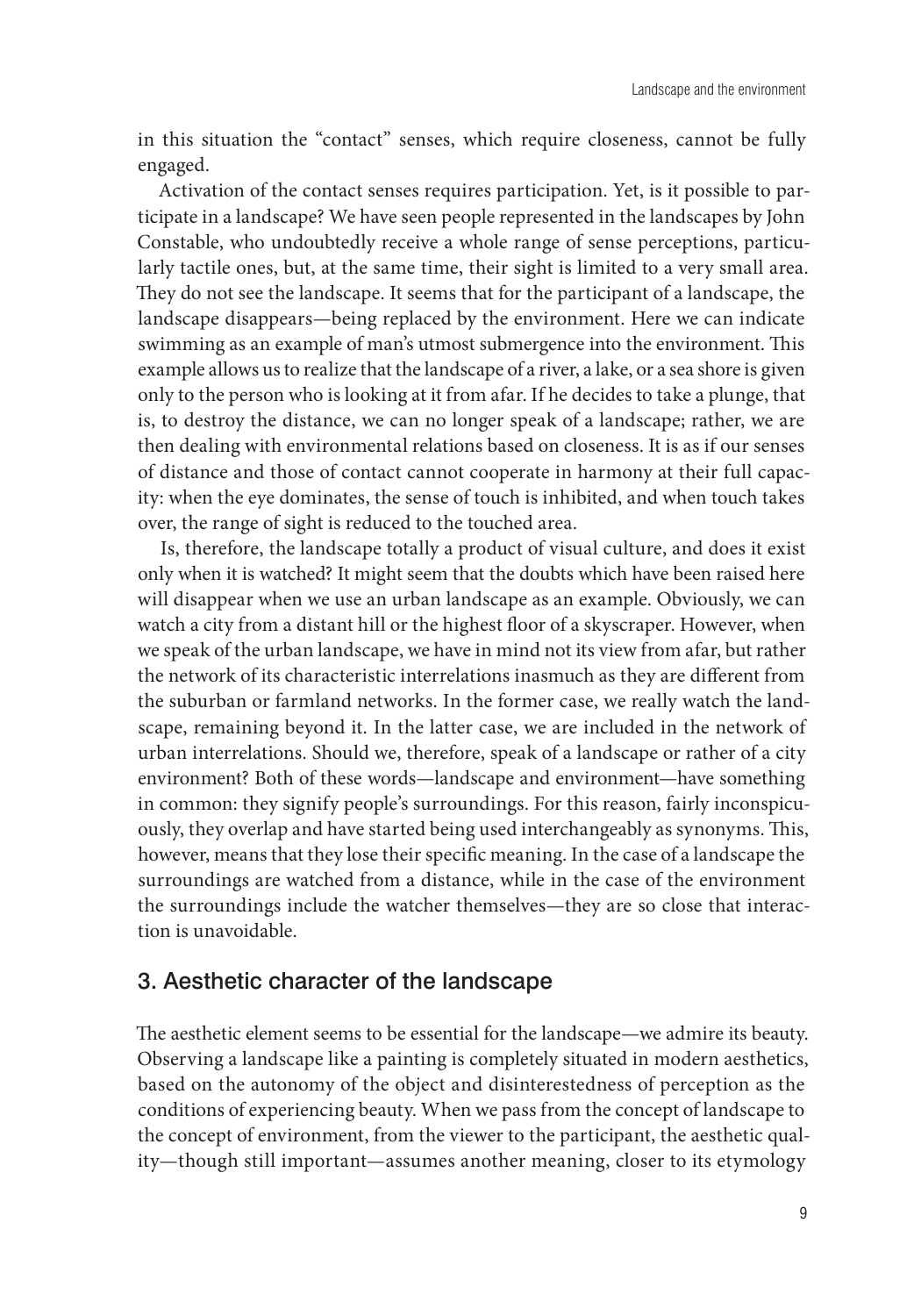#### Krystyna Wilkoszewska

connected with *aisthesis.* In both cases the aesthetic quality means experiencing pleasure, but the focus is shifted. In the sense connected with disinterested perception, the pleasure comes from the contemplative (distanced) savoring of the object, while in the latter case the pleasure is generated by the interaction engaging all of one's senses, which is inevitable when immersed in an environment. The metaphor of the eye fully reflects the former kind of aesthetic quality, but to reflect the latter one it would be better to use the metaphor of touch—the only reciprocal sense, to touch means to be touched.

Here we should introduce the concept of experience in the broad sense, which follows from pragmatic aesthetics based on the philosophy of John Dewey. He understood experience as fully sensual and somatic, as an interaction between an organism and its environment, and it was not by chance that he used the very notion "environment," which became a term, a concept in philosophy much later, thanks to ecology. In experience understood in this way, the aesthetic, as a quality of every experience, is not in opposition to the practical. We experience the environment in its mutually complementary aspects.

Arnold Berleant distinguished three models of experience: contemplative, characteristic for modern aesthetics, active (Dewey, Merleau-Ponty, Bollnow), engaging the subject, and participative, based on an interaction between the subject incarnate and the environment.1 Participative experience became the principal concept of the environmental aesthetics developed by Berleant, which was better adjusted for our time than the traditional aesthetics developed in the 18th century.

For us, it is important that Berleant tries to expand participative experience to include experience of the landscape as well. He admits that in landscape painting "the observer is removed from the scene and contemplates it from a distance," and that "such paintings illustrate the usual definition of landscape as 'a picture representing a section of natural, inland scenery' that reflects the conception of landscape as 'an expanse of natural scenery seen by the eye in one view'" (Berleant 2005, 5). Still, he finds it possible to revise this conception of landscape through a re-interpretation of landscape painting executed in the spirit of participative experience. He gives several arguments indicating that numerous works of this genre of painting "draw the viewer into the space as an invitation to visit," "incorporate the perceiver into their space, compelling involvement," "serve as an invitation, leading the viewer to enter the pictorial space," "through the effective use of pictorial qualities a painting crates the total sensory field of experience" (Berleant 2005, 10-11).<sup>2</sup>

This is just a fragment of an admittedly fairly convincing argument. Nevertheless, I think that attributing a power of turning a recipient into a participant to the painting is possible only in the language of metaphor. An invitation to take part is not

<sup>1</sup> In my opinion, Dewey's conception of experience fully characterizes Berleant's participative model, for the description of which Deweyan terms like interaction, energy field, organism, environment, etc., were applied.

<sup>2</sup> This conception appeared in Berleant's early works, particularly in *Art and Engagement* (1991).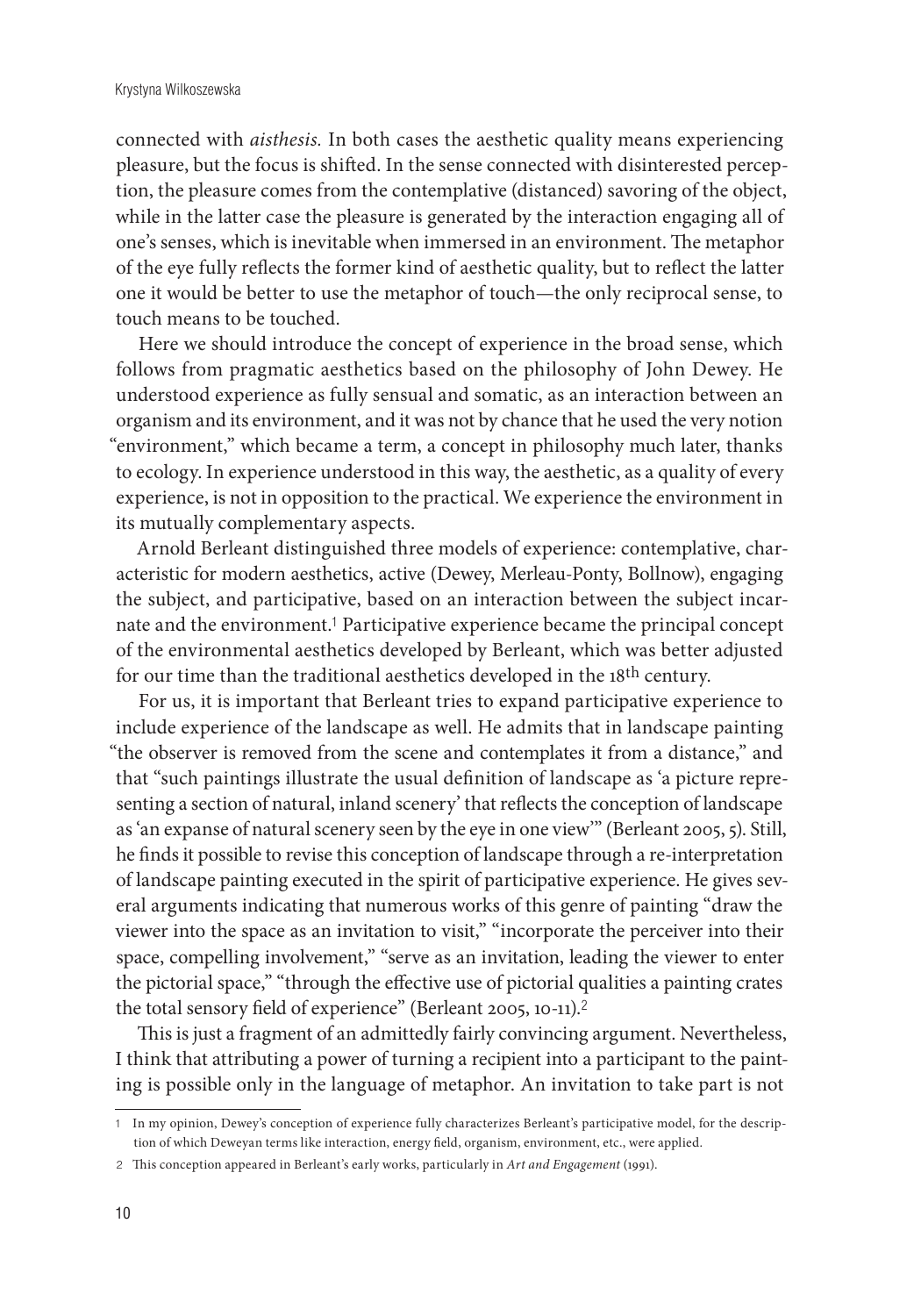participation. Pictorial means of expression may evoke the impression of somatic and multi-sensual participation in a viewer only through mediation, which we do not encounter in a participative experience of the environment. <sup>3</sup> Berleant does not introduce a terminological difference between the landscape and the environment.4 I believe, however, that it is worth maintaining this difference.

I am aware that my position may seem outdated and, maybe, too straightforward as compared with the—two decades old—advanced and sophisticated reflection over the landscape. It is, as it were, a step backwards. For much has been done to change our attitudes towards the landscape as a view examined as if it were a painting—passively and disinterestedly, from a remote, static observation point. But if we endow the landscape with the features that have been worked out by ecology, eco-philosophy, and environmental aesthetics in reference to the environment—features like interactivity, reciprocity, somatic and multi- sensual involvement—what will remain as the difference between a landscape and an environment? And if we treat these two concepts as synonyms, what will happen to the whole semantic load of the landscape as developed within modern aesthetics? It would be neither easy nor useful to get rid of it. The two meanings of the landscape, the older one as a view perceived by sight and the newer one as an engaging interaction, cannot be united, harmonized, and synthesized. If it were possible, the synthesis could constitute the essential difference between the category of landscape and that of environment. However, that is not the case; the new meaning abolishes the old one, replacing it outright.

It is better to preserve the concept of landscape in its historical, semantic shape, and the new meaning ascribed to it should be left where it emerged, that is, in reference to the environment. We need both of these concepts in their clear semantic distinction. That being said, I would prefer to leave the issue open. Hence, I will conclude my considerations with a few questions.

### 4. Twilight of the landscape?

It seems that the categories of landscape and environment are neither synonymous nor even complementary. Will the potential of the landscape run out with

<sup>3</sup> Martin Seel, writing on aesthetic perception with reference to the history of aesthetics from Alexander Baumgarten to Theodor W. Adorno, claims that aesthetic perception consists in synesthesia; it differs from other forms of perception through special connection of all the senses. There are no aesthetic experiences limited to only one sense. Seel admits, however, that when we, for example, see an object, the other senses accompany or penetrate the sight as the projects of imagination (*Vorstellungen*) (Seel, 2000).

<sup>4</sup> Like many other representatives of environmental aesthetics, J. Douglas Porteous perceives the need to distinguish "urban" and "nonurban" areas—landscapes and townscapes. Claiming that the "environment is the stage on which human activity is set" (Porteous 1996, 192), he uses the concept of environment interchangeably with the two kinds of "scapes." However, in my opinion, man's activity and his relation to the landscape on the one hand and the environment on the other hand are fundamentally different.